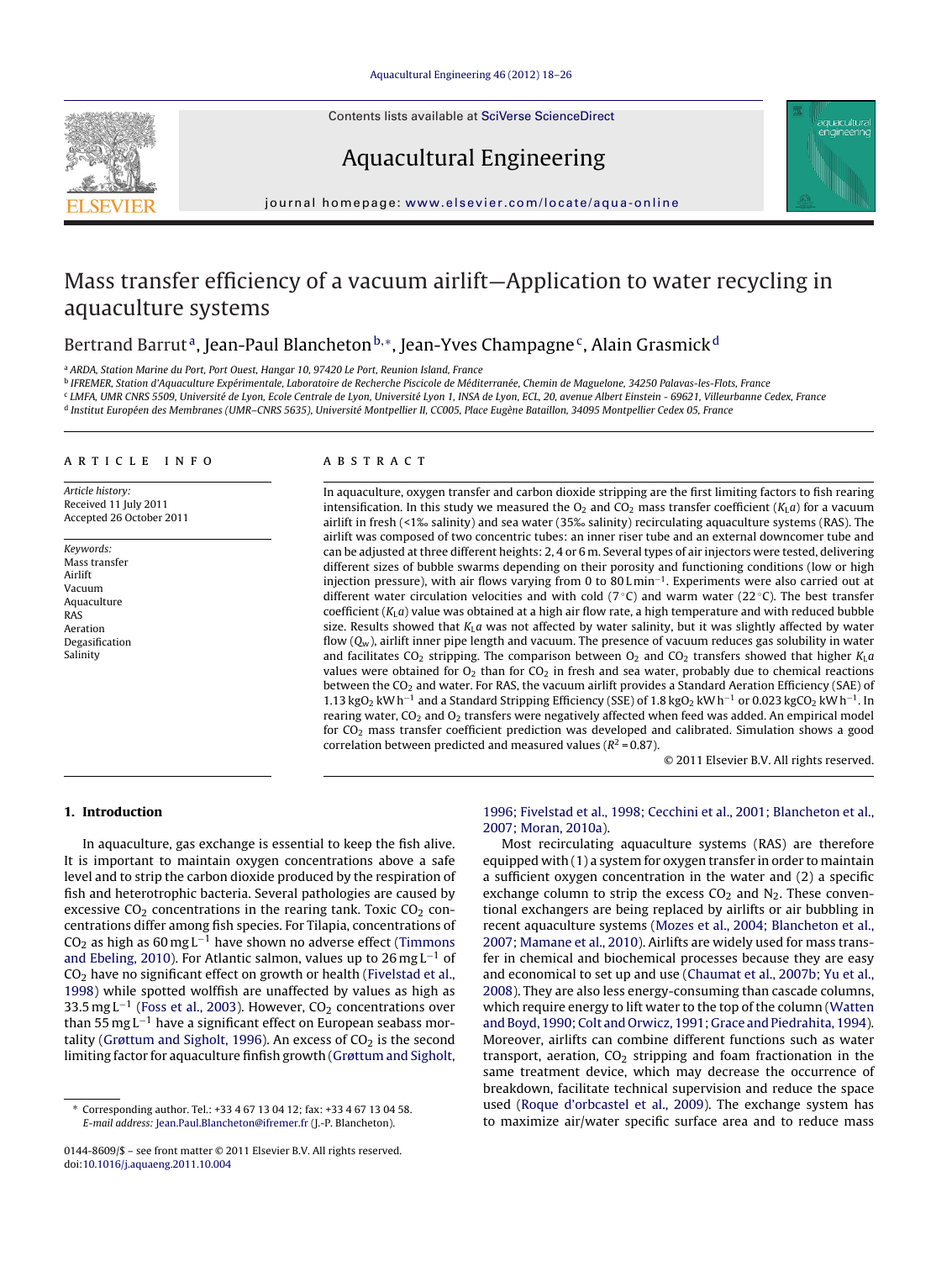## <span id="page-1-0"></span>**Nomenclature**

- $a^*$  interfacial area in the total volume (m<sup>2</sup> m<sup>-3</sup>)
- $a_{\rm g}$  specific area of bubble (m<sup>2</sup> m<sup>-3</sup>)
- $C_0$  dissolved  $CO_2$  (or  $O_2$ ) concentration in the liquid phase at the beginning of the experiment (mg  $L^{-1}$ )
- $C_{\text{eff}}$  dissolved CO<sub>2</sub> (or O<sub>2</sub>) concentration in the liquid at the outlet of the vacuum airlift (mg  $L^{-1}$ )
- $C_{\text{in}}$  dissolved CO<sub>2</sub> (or O<sub>2</sub>) concentration in the liquid at the inlet of the vacuum airlift (mg  $L^{-1}$ )
- $C_{L}$  dissolved CO<sub>2</sub> (or O<sub>2</sub>) concentration in the liquid phase  $(mgL^{-1})$
- $C_5$  dissolved  $CO_2$  (or  $O_2$ ) concentration in the liquid phase in equilibrium with atmosphere (mg  $L^{-1}$ )
- $D_{\rm b}$  bubble diameter (m)
- $\triangle P$ pressure loss necessary to inject the air (Pa)
- $\varepsilon_g^*$  gas holdup in the total volume (%)
- $H$  pipe length  $(m)$
- $HRT_i$  hydraulic residence time (s)
- $K_{\text{L}}a$  mass transfer coefficient of liquid (s<sup>-1</sup>)<br> $K_{\text{L}}a^*$  mass transfer coefficient in the total vo
- mass transfer coefficient in the total volume of liquid  $(s^{-1})$
- $Q_g$  gas flow rate (m<sup>3</sup> s<sup>-1</sup>)
- $Q_w$  water flow rate (m<sup>3</sup> s<sup>-1</sup>)
- $V_i$  volume of liquid in the inner tube of the vacuum airlift  $(m^3)$
- $V_T$  total volume of liquid  $(m^3)$

transfer resistance. When physical transfer is insufficient for  $CO<sub>2</sub>$ stripping, a base can be added to the water to decrease the free  $CO<sub>2</sub>$  concentration. The addition of a base (NaOH, or bicarbonates) is frequently used to maintain a stable pH and decrease dissolved  $CO<sub>2</sub>$  concentrations in water ([Bisogni](#page-8-0) [and](#page-8-0) [Timmons,](#page-8-0) [1994;](#page-8-0) [Grace](#page-8-0) [and](#page-8-0) [Piedrahita,](#page-8-0) [1994;](#page-8-0) [Summerfelt,](#page-8-0) [1996;](#page-8-0) [Piedrahita,](#page-8-0) [1997,](#page-8-0) [1998;](#page-8-0) [Loyless](#page-8-0) [and](#page-8-0) [Malone,](#page-8-0) [1998\).](#page-8-0) However, the use of chemicals is increasingly discouraged because of quality standards [\(Summerfelt](#page-8-0) et [al.,](#page-8-0) [2000\).](#page-8-0)

Most studies on airlifts focus on diffuser porosity, gas holdup, lift height, water flow rates (or liquid circulation velocity), air flow rates (or superficial gas velocity) and temperature ([Loyless](#page-8-0) [and](#page-8-0) [Malone,](#page-8-0) [1998;](#page-8-0) [Kang](#page-8-0) et [al.,](#page-8-0) [1999;](#page-8-0) [Letzel](#page-8-0) et [al.,](#page-8-0) [1999;](#page-8-0) [Vandu](#page-8-0) [and](#page-8-0) [Krishna,](#page-8-0) [2004;](#page-8-0) [Chaumat](#page-8-0) et [al.,](#page-8-0) [2007b;](#page-8-0) [Moran,](#page-8-0) [2010b;](#page-8-0) [Singh](#page-8-0) [and](#page-8-0) [Majumder,](#page-8-0) [2011\).](#page-8-0) All these parameters directly affect airlift mass transfer performance. Few studies have been carried out on combined variations of the parameters, probably because of the large number of experiments required and the difficulties involved in carrying them out. [Loyless](#page-8-0) [and](#page-8-0) [Malone](#page-8-0) [\(1998\)](#page-8-0) investigated the use of airlifts to solve aeration and  $CO<sub>2</sub>$  stripping problems in RAS. However, all the results were obtained in fresh water and there is very little information available in research literature on airlift efficiency for  $CO<sub>2</sub>$  stripping and aeration in sea water. Recently, [Moran](#page-8-0) [\(2010b\),](#page-8-0) completed the work of Loyless and Malone by comparing results obtained in fresh (0‰ salinity) and saline water (35‰ salinity). In their study, salinity was not found to have a significant effect on the  $CO<sub>2</sub>$  mass transfer characteristics of the airlift. The aim of this study was to quantify the gas exchange capacity of a vacuum airlift (in fresh water, sea water and fish-rearing sea water) and to compare its performances with other mass transfer systems currently used in RAS.

The vacuum airlift technology consists in (1) a vertical tube at the top of which a controlled vacuum is created by a vacuum pump to keep the water level stable, and at the bottom of which gas is injected similarly to a standard airlift, and (2) a downcomer tube to drive the water back to the pumping tank. The addition of a vacuum



**Fig. 1.** Schematic diagram of the vacuum airlift set-up used for this study.

should have a positive effect on gas stripping (Henry's law). The vacuum reduces air injection energy requirements while maintaining a significant length of the pipe above water level, thereby increasing the submergence ratio without the need for deep zones in the pumping area (Fig. 1). In addition, the risk of gas oversaturation is avoided by low air injection depths [\(Loyless](#page-8-0) [and](#page-8-0) [Malone,](#page-8-0) [1998\)](#page-8-0) and the gas injected or removed from the fluid can be collected for storage before treatment in the case of off-gas.

### **2. Materials and methods**

#### 2.1. Experimental setup and parameters tested

The experimental equipment used to study the transfer function of the vacuum airlift is shown in Fig. 1. It comprised a  $1 \text{ m}^3$  tank (1) open to the air and connected to a vacuum airlift kindly provided by COLDEP® (2) composed of two concentric vertical transparent PVC pipes. The outer diameter (OD) of the internal pipe was 160 mm. The diameter of the external pipe was 315 mm (OD) along the first meter and 250 mm (OD) after the first meter and up to the top (Fig. 1). The top of the vacuum airlift was hermetically sealed and connected to a vacuum pump (3)(BUSCH-Mink MM.1100.BV) with a maximum airflow of 60 m<sup>3</sup> h<sup>-1</sup>. The vacuum created by the pump allows water to rise in the internal pipe. A pressure gauge (4) ranging from −1 bar to 1 bar, connected to the frequency converter of the pump's electric motor, was used to control pressure levels and regulate the water height in the vacuum airlift. At the top of the vacuum airlift, the difference in height between the internal and external tubes was set at 0.2 m, to limit head losses when water flow passed from the internal to the external tube.

The combination and the range of variations or values of each parameter tested to quantify mass transfer efficiency are given in [Table](#page-2-0) 1.

Air was injected near the bottom of the inner tube using an electric compressor (5) (BECKER DT4.40K), which delivers a maximum of 40 m<sup>3</sup> h<sup>-1</sup> at a pressure of 1 bar. Different types of injectors were used for air injection: an open tube diffuser which creates a swarm of large bubbles (>3 mm), an injector working at a pressure of 0.5 bar which creates fine bubbles (1 mm) and an injector working at a pressure of 1 bar which creates tiny bubbles (<1 mm). Injected air pressure was controlled by a pressure gauge and airflow was measured using a rotameter (Key Instrument MR 3000 Series Flowmeter  $±5$  L min<sup>-1</sup>).

The effect of water flow on mass transfer efficiency was tested for three different flow rates: respectively 5, 10 and  $15 \text{ m}^3 \text{ h}^{-1}$ . As water flow is dependent on air flow rates, a valve was placed at the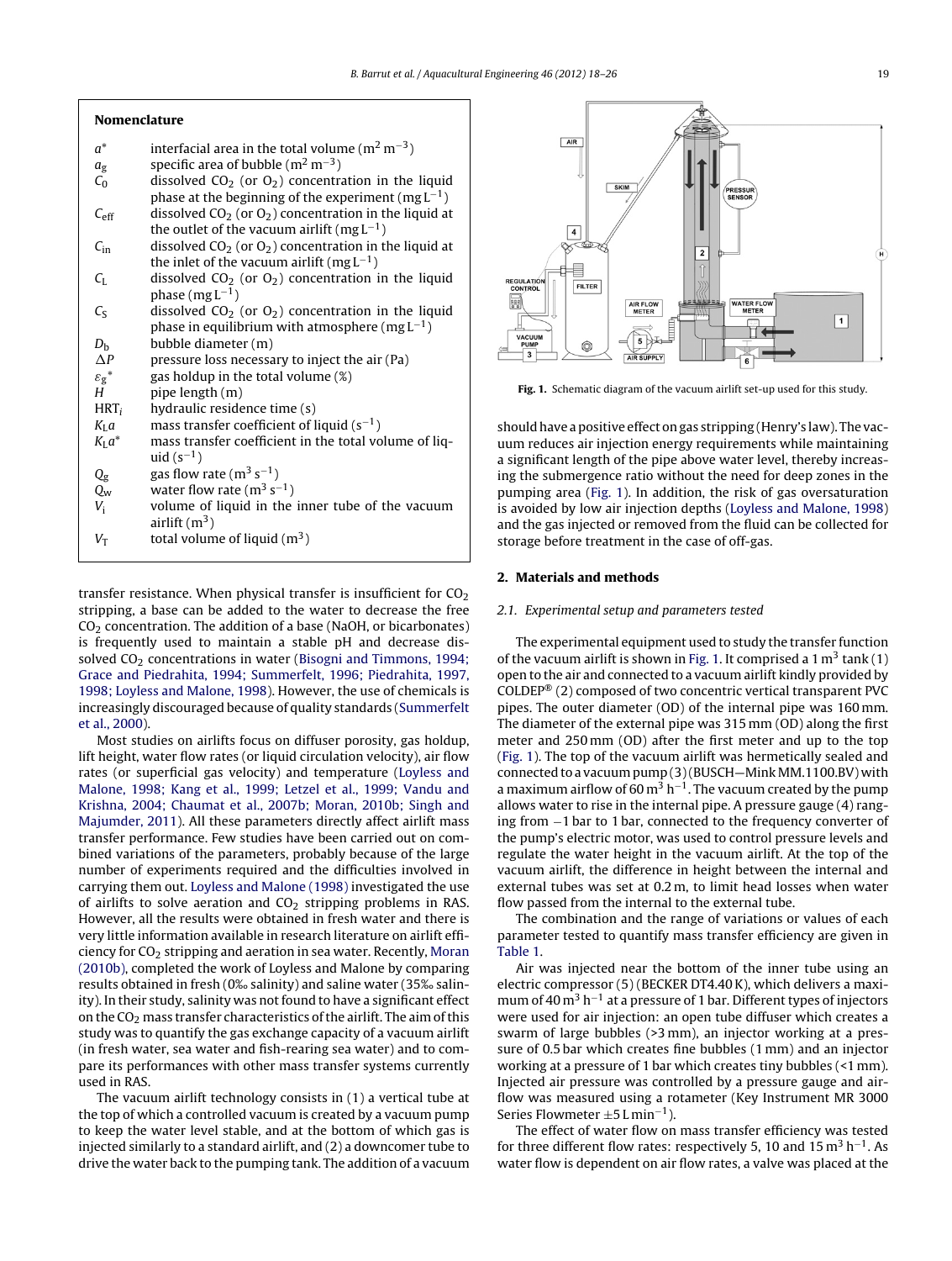| Table 1<br>Combination of all parameters tested to quantify the mass transfer efficiency of the vacuum airlift. |                  |               |                    |  |
|-----------------------------------------------------------------------------------------------------------------|------------------|---------------|--------------------|--|
| Pipe length $H(m)$                                                                                              | Depression (bar) | Type of water | Temperature $(°C)$ |  |
|                                                                                                                 | $-0.5$           | Sea water     |                    |  |

| Pipe length $H(m)$ | Depression (bar) | Type of water | Temperature $(^{\circ}C)$ | Type of injection | Air flow $Q_{\sigma}$ (Lmin <sup>-1</sup> ) |
|--------------------|------------------|---------------|---------------------------|-------------------|---------------------------------------------|
| 6                  | $-0.5$           | Sea water     |                           | Micro bubble      | 20, 40 and 60                               |
|                    |                  |               |                           | Fine bubble       | 20, 40 and 60                               |
|                    |                  |               |                           | Open tube         | 20, 40 and 60                               |
|                    |                  |               | 22                        | Fine bubble       | 40                                          |
|                    |                  | Fresh water   |                           | Micro bubble      | 40                                          |
|                    |                  |               |                           | Fine bubble       | 40                                          |
|                    |                  |               |                           | Open tube         | 40                                          |
| 4                  | $-0.3$           | Sea water     | 22                        | Fine bubble       | 40                                          |
|                    | $-0.15$          | Sea water     | 22                        | Fine bubble       | 40                                          |

outlet of the vacuum airlift to control the water flow  $(6)$ . Water flow rate was measured using an electromagnetic flowmeter (Bürkert, France) ( $\pm$ 0.01 m<sup>3</sup> h<sup>-1</sup>) positioned at the inlet of the vacuum airlift.

#### 2.2. Method for mass transfer coefficient assessment

The determination of the mass transfer coefficient  $K<sub>L</sub>a$  depends on the hydrodynamics and configuration of the system. In batch reactors, the value of  $K<sub>L</sub>a$  can be deduced from an instantaneous mass balance of solute as follows:

$$
\frac{dC_L}{dt} = K_L a^*(C_S - C_L) \tag{1}
$$

where  $C_L$  is the dissolved  $CO_2$  (or  $O_2$ ) molar or mass concentration in the liquid phase at time  $t$  (mg  $L^{-1}$ ),  $C_S$  is the saturated dissolved CO<sub>2</sub> (or O<sub>2</sub>) molar or mass concentration in the liquid (mg L<sup>-1</sup>), K<sub>L</sub> $a^*$ is the mass transfer coefficient of the system, *i.e.* the rearing tank plus the vacuum airlift (s<sup>-1</sup>). The " $a^{*}$ " value directly depends on the specific area of bubbles,  $a_{\rm g}$ , and on gas holdup,  $\varepsilon_{\rm g}^*$ , in the total volume:  $a^* = a_g \cdot \varepsilon_g^*$ .

Integration of Eq. (1) allows the calculation of the global mass transfer coefficient  $K<sub>L</sub>a<sup>*</sup>$  relative to the total volume of liquid in the system:

$$
\ln\left(\frac{C_{\rm S}-C_0}{C_{\rm S}-C_{\rm L}}\right)=K_{\rm L}a*t\tag{2}
$$

where  $C_0$  is the dissolved  $CO_2$  (or  $O_2$ ) concentration in the liquid phase at the beginning of the experiment (mg L−1). The slope of the regression line obtained from the relationship between the logarithmic function and time corresponds to the coefficient value  $K_{L}a^{*}$ .

The actual mass transfer coefficient  $K<sub>L</sub> a$  of the vacuum airlift relative to its volume may be assessed by a first approximation using the following relation:

$$
K_{\rm L}a = \left(\frac{V_{\rm T}}{V_{\rm i}}\right)K_{\rm L}a*
$$
\n(3)

where  $V_T$  and  $V_i$  respectively represent the total volume of liquid in the system (i.e. 1100 L) and the volume of liquid inside the inner tube of the vacuum airlift (i.e. 100 L) where effective contact occurs between the air and liquid phases as measurements showed that the gas exchange between the liquid surface in the tank and the air was insignificant during the duration of the experiments.

 $K_{\text{L}}a$  can be converted to a standard reference temperature of 20 °C ( $(K<sub>L</sub>a)<sub>20</sub>$ ) using the Arrhenius temperature relation:

$$
K_{\rm L}a = (K_{\rm L}a)_{20}\theta^{T-20} \tag{4}
$$

where  $\theta$  is the temperature correction factor (= 1.024) and T is the water temperature during the experiment  $(°C)$ .

The Standard Oxygen Transfer Rate (SOTR) for absorption or desorption and the Standard Carbon dioxide Transfer Rate (SCTR) in  $kg m<sup>-3</sup> s<sup>-1</sup>$  are obtained using the following relations:

$$
SOTR = KLaCs
$$
 (5)

$$
SCTR = KL aCs
$$
 (6)

where  $K_{\text{L}}a$  is the mass transfer coefficient of the vacuum airlift in standard condition (s<sup>-1</sup>) and  $C_s$  is the water saturation concentration ( $10^{-3}$  mg L<sup>-1</sup>). The saturated dissolved concentrations of  $O<sub>2</sub>$  were obtained from [Benson](#page-8-0) [and](#page-8-0) [Krause](#page-8-0) [\(1984\).](#page-8-0) The saturated dissolved concentrations of  $CO<sub>2</sub>$  have increased significantly (by around 30% over the past thirty years) but using [Physical](#page-8-0) [and](#page-8-0) [Engineering](#page-8-0) [Data](#page-8-0) [\(1978\)](#page-8-0) values do not significantly alter the  $K_{\text{L}}a$ values for  $CO<sub>2</sub>$  mass transfer. The saturated dissolved concentrations of  $O_2$  and  $CO_2$  are provided in Table 2.

The Standard Aeration Efficiency (SAE) for  $O<sub>2</sub>$  and the Standard Stripping Efficiency (SSE) for O<sub>2</sub> and CO<sub>2</sub> in kg KWh<sup>-1</sup> may then be determined using the following relations:

$$
SAE = 3.610^6 \left(\frac{SOTR}{P_S}\right) \tag{7}
$$

$$
SSE = 3.610^{6} \left( \frac{SOTR \text{ or } SCTR}{P_S} \right)
$$
 (8)

where  $P<sub>S</sub>$  is the specific power required (Wm<sup>-3</sup>), defined as the pressure loss  $\Delta P$  (Pa) needed to inject the air flow rate  $\mathrm{Qg}$  (m<sup>3</sup> s<sup>−1</sup>) in the inner volume  $V_i$  (m<sup>3</sup>) of the vacuum airlift:

$$
P_{\rm S} = \left(\frac{\Delta P Q_{\rm g}}{V_{\rm i}}\right) \tag{9}
$$

#### 2.3.  $CO<sub>2</sub>$  stripping measurement

The concentration of dissolved  $CO<sub>2</sub>$  in water can be measured using an OxyGuard CO<sub>2</sub> Analyzer ( $\pm 1$  mg L<sup>-1</sup>). The probe of the gas analyzer measures the partial pressure of  $CO<sub>2</sub>$  ( $pCO<sub>2</sub>$ ) in the water via infrared absorption. However, as the probe takes a few minutes to reach 95% of the  $pCO<sub>2</sub>$  value, it was decided to measure dissolved  $CO<sub>2</sub>$  by following changes in pH. A standard curve of  $CO<sub>2</sub>$  concentration at equilibrium versus pH was established in the laboratory for the different types of water used in this study ([Fig.](#page-3-0) 2). The curves were used to determine the equilibrate  $CO<sub>2</sub>$  values correlated to pH levels during the decreased kinetic of  $CO<sub>2</sub>$ . The rise in pH levels in the tank was measured using a pH-meter (Eutech instruments Ecoscan pH  $5 \pm 0.01$ ). The measurements obtained with the pHmeter at the beginning and at the end of each experiment were checked with the  $CO<sub>2</sub>$  probe until the value reached its equilibrium.

For all the experiments, the experimental tank water was enriched in CO<sub>2</sub> up to a concentration of 50 mg L<sup>-1</sup>. The pH

| Table 2                                                                                |
|----------------------------------------------------------------------------------------|
| Concentration of dissolved $O_2$ and $CO_2$ in fresh and sea water in equilibrium with |
| the atmosphere for different temperatures used in this study.                          |

| Temperature $(°C)$ | Salinity (%) | $C_S (O_2) (mgL^{-1})$ | $C_S (CO_2) (mgL^{-1})$ |
|--------------------|--------------|------------------------|-------------------------|
|                    |              | 12.14                  | 0.79                    |
| 22                 |              | 8.76                   | 0.48                    |
|                    | 35           | 9.39                   | 0.65                    |
| 22                 | 35           | 697                    | 0.4                     |

<span id="page-2-0"></span>**Table 1**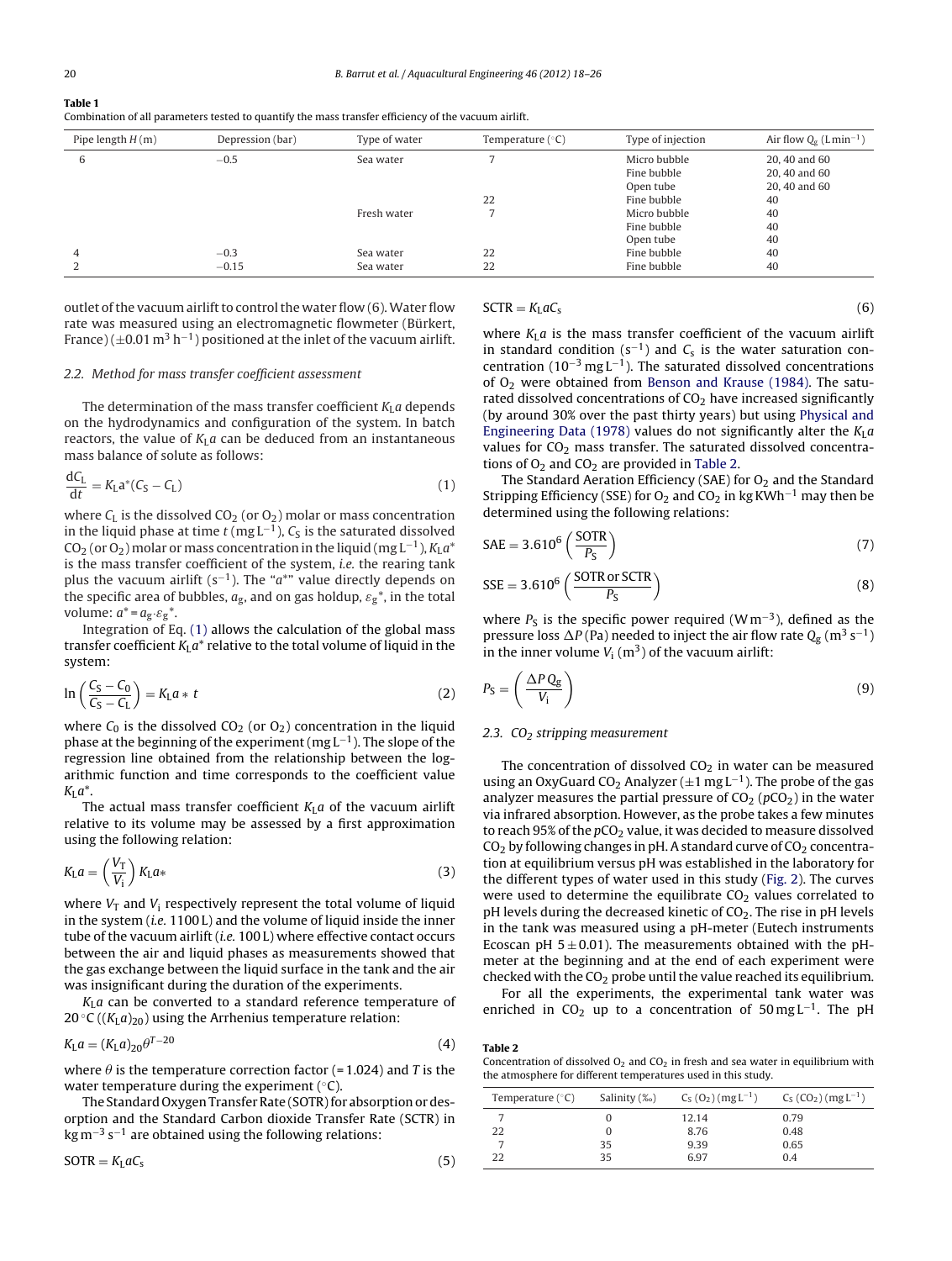<span id="page-3-0"></span>

Fig. 2. Relationship between  $CO<sub>2</sub>$  concentration in water and pH for different types of water and different temperatures. Alkalinities for fresh and sea water are 1.95 and 2.36 mmol L−<sup>1</sup> respectively.

levels were measured in the tank every 2 min for 1 h. A submersible pump was placed in the tank to circulate the water to maintain a homogenous concentration of  $CO<sub>2</sub>$ . To assess the effect of water temperature and salinity on mass transfer, the experiments were carried out in cold ( $7^{\circ}$ C) fresh and sea water and in warm sea water (22 $\degree$ C) [\(Table](#page-2-0) 1). Seawater was derived from the sea and filtered (40  $\mu$ m filtration) and subjected to UV sterilization before use. Bubble size was recorded for all the measurements using a double optic fibre probe (RBI) as described by [Chaumat](#page-8-0) et [al.](#page-8-0) [\(2007a\).](#page-8-0) The average bubble size produced by the different types of air injection is presented in Fig. 3. Since the distance between two optic fibres is around 2 mm, this tool is not able to measure accurately bubbles smaller than 2 mm. Therefore, many microbubbles were not measured when using diffusers in sea water with no occurrence of coalescence [\(Ruen-ngam](#page-8-0) et [al.,](#page-8-0) [2008;](#page-8-0) [Kawahara](#page-8-0) et [al.,](#page-8-0) [2009\).](#page-8-0)

#### 2.4.  $O<sub>2</sub>$  aeration and stripping measurement

The same experimental set up was used to evaluate  $O<sub>2</sub>$  aeration and stripping performances. For the aeration experiments, water was first deoxygenated by the addition of sodium disulfide (NaHSO<sub>3</sub>) until a concentration of 0.13 mg L<sup>-1</sup> of dissolved oxygen (1.4% saturation) was reached. Air flow rate was set at 40 L min<sup>-1</sup> and pipe length at 6 m. A fine bubble injector was used. Oxygen



**Fig. 3.** Average bubble size  $(D_b)$  in the internal tube of the vacuum airlift versus airflow  $(Q_g)$  for different types of air injection in fresh water (white) and sea water (black) and for a 6 m high vacuum airlift.

was measured using an oximeter (YSI 52 Dissolved oxygen meter), which gives the results directly in mg L<sup>-1</sup> of O<sub>2</sub> (±0.1 mg L<sup>-1</sup>) and the % O<sub>2</sub> saturation of the water ( $\pm$ 0.1%). The O<sub>2</sub> concentration of the water was measured in the tank every 2 min for 1 h. For the stripping experiments, the water was first over-saturated in  $O_2$ , up to 20.72 mg L−<sup>1</sup> (223.5% saturation). Operating conditions were the same as for the aeration experiments.

## 2.5. Method to evaluate the effect of vacuum on mass transfer coefficients

Since the depression level in the vacuum airlift is dependent on pipe length, it is not possible to assess the effect of vacuum on the mass transfer coefficient  $(K<sub>L</sub>a)$  without varying the pipe length of the vacuum airlift. Therefore, a specific airlift was set up using a vertical transparent PVC tube of 160 mm (OD) and 2 m in length. At the bottom, air was injected with a fine bubble injector. All measurements were taken with or without vacuum at the top of the airlift in sea water. Airflow was fixed at  $40$  L min<sup>-1</sup> and the water temperature was 24 ℃. The protocol was the same as described previously (Section [2.3\).](#page-2-0)

## 2.6. Method to evaluate the mass transfer coefficients in rearing conditions

To study the mass transfer modification in fish rearing conditions, the vacuum airlift was connected to a  $15 \text{ m}^3$  rearing tank operated with an hourly water renewal rate of 100%. The vacuum airlift and all the analysis devices were the same as described previously (Sections [2.1](#page-1-0) [and](#page-1-0) [2.3\).](#page-1-0) The livestock consisted of 200 kg of red drums (Sciaenops ocellata) with an average weight of 15 g. Feed consisted of fish pellets with a diameter of 2 mm (LE GOUESSANT - OMBRINE GROWER EXT-coul 2, 47% protein and 13% lipids) and the daily feeding rate was 5% of total biomass. Dissolved  $CO<sub>2</sub>$ , pH and O2 concentrations were measured every 10–30 min at the inlet and outlet of the vacuum airlift, when testing the influence of feeding on the airlift mass transfer performance. The  $CO<sub>2</sub>$  concentration is not at equilibrium at the outlet of the vacuum airlift. It takes less than 10 min before the equilibrium is reached at these temperature (27 °C) and water velocity (around 0.3 m s<sup>-1</sup>) as described by [Moran](#page-8-0) et [al.](#page-8-0) [\(2010\),](#page-8-0) but this difference was taken in account as the time between two measurements was more than sufficient for the  $CO<sub>2</sub>$  concentration to reach its equilibrium and the variation was below the precision of the CO<sub>2</sub> probes.  $K_{L}a$  was calculated using the following equation resulting from an instantaneous mass balance on the inner airlift tube:

$$
K_{\rm L}a = \frac{\ln((C_{\rm S}-C_{\rm in})/(C_{\rm S}-C_{\rm eff}))}{\text{HRT}_i} \tag{10}
$$

where  $C_{in}$  is the dissolved  $CO_2$  (or  $O_2$ ) concentration in the liquid at the inlet of the vacuum airlift (mg L<sup>-1</sup>),  $C_{\text{eff}}$  is the dissolved CO<sub>2</sub> (or  $O<sub>2</sub>$ ) concentration in the liquid at the outlet of the vacuum airlift  $(mg L^{-1})$  and HRT<sub>i</sub> is the hydraulic residence time in the inner tube of the vacuum airlift  $(V_i/Q_w)$ .

## **3. Results and discussion**

### 3.1.  $CO<sub>2</sub>$  desorption kinetics in the vacuum airlift

#### 3.1.1. Effect of air bubble size and air flow rates

For all types of air injectors, increases in air flow rates from 20 to 40 L min<sup>-1</sup> or from 40 to 60 L min<sup>-1</sup> resulted in CO<sub>2</sub> stripping velocity increases of about 19% (namely a decrease in  $CO<sub>2</sub>$  concen-tration between 4.5 and 7.8 mg L<sup>-1</sup>) after 30 min [\(Fig.](#page-4-0) 4). For all air flow rates, use of fine bubble and micro bubble diffusers instead of open tube injectors increased  $CO<sub>2</sub>$  stripping velocity by about 11%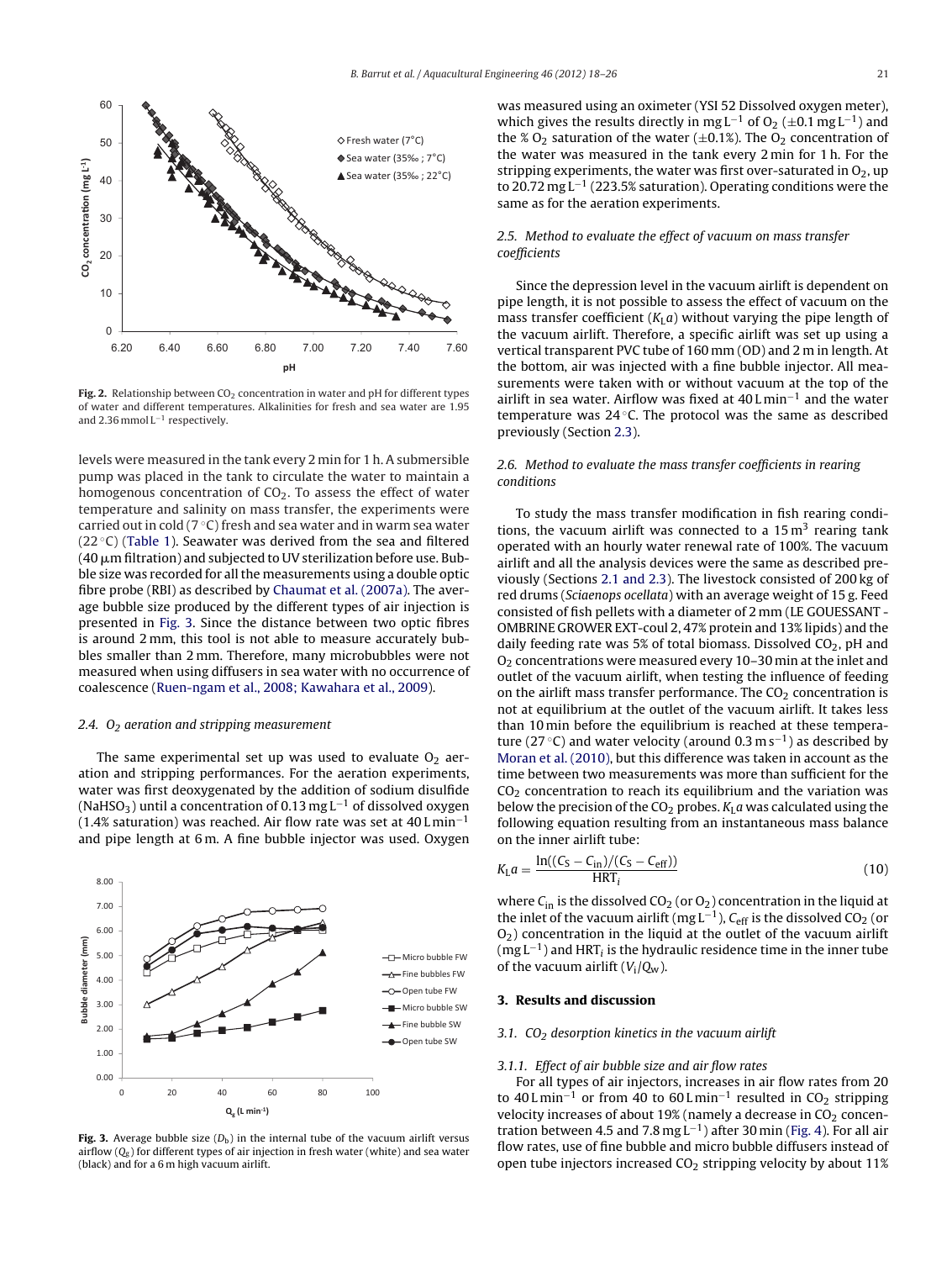<span id="page-4-0"></span>

Fig. 4. CO<sub>2</sub> concentration in water versus time for different flow rates (20, 40 and 60 L min−1) and for different type of injectors (open tube, fine bubble, micro bubble) in sea water with a 6 m high vacuum airlift.

(namely a decrease in CO<sub>2</sub> concentration between 3 and 4.2 mg  $L^{-1}$ ) and 21% (namely a decrease in  $CO<sub>2</sub>$  concentration between 4.9 and 8.5 mg L−1), respectively after 30 min (Fig. 4). Diffusers produce smaller bubbles and therefore more efficient  $CO<sub>2</sub>$  stripping compared to the larger bubbles generated with open tube injectors. Fig. 5 shows the log deficit ratio obtained from the decrease in  $CO<sub>2</sub>$  concentration (Fig. 4) and using Eq. [\(1\).](#page-2-0) The linearity of the curves makes it possible to estimate the value of  $K<sub>L</sub>a$  for the different parameters tested using Eq. [\(2\).](#page-2-0)

There was a linear increase in the calculated values of  $K_{\text{L}}a$ with air flow rates (Fig. 6). At 0 L min<sup>-1</sup> of air injected, the  $K_{\rm L}a$ was  $0.000024 s^{-1}$  irrespective of the type of injector. An increase from 20 to 40 L min<sup>-1</sup> of injected air increased  $K_{\rm L}a$  values ranging between 0.0015 and 0.004 s<sup>-1</sup> to between 0.004 and 0.007 s<sup>-1</sup>, depending on the type of injector used. An increase from 40 to 60 L min<sup>-1</sup> of injected air produced  $K_{\text{L}}a$  values ranging between 0.005 and 0.01 s<sup>-1</sup> (Fig. 6). Irrespective of air flow rate,  $K_{\text{L}}a$ , values were higher when diffusers were used. Small air bubbling increases the specific surface area of the bubbles and the gas holdup inside



**Fig. 5.** Log deficit ratio versus time for different flow rates (20, 40 and 60 L min−1) and for different types of injectors (open tube, fine bubble, and micro bubble) in sea water with a 6 mhigh vacuumairlift. The regression equations for the log deficit ratio are as follows: micro bubble 60 L min<sup>-1</sup>, y = 8.31E<sup>-4</sup>x + 0.005,  $R^2$  = 0.99; micro bubble 40 L min<sup>-1</sup>, y = 6E<sup>-4</sup>x – 0.07, R<sup>2</sup> = 0.99; micro bubble 20 L min<sup>-1</sup>, y = 3.1E<sup>-4</sup>x + 0.038,  $R^2 = 0.99$ ; fine bubble 60 L min<sup>-1</sup>, y = 6.7E<sup>-4</sup>x − 0.047,  $R^2 = 0.99$ ; fine bubble 40 L min<sup>-1</sup>, y = 5.1E<sup>-4</sup>x + 0.008,  $R^2$  = 0.99; fine bubble 20 L min<sup>-1</sup>, y = 3.1E<sup>-4</sup>x − 0.005,  $R^2 = 0.99$ ; open tube 60 L min<sup>-1</sup>, y = 4.8E<sup>-4</sup>x – 0.007,  $R^2 = 0.99$ ; open tube 40 L min<sup>-1</sup>,  $y = 3.7E^{-4}x - 0.021$ ,  $R^2 = 0.99$ ; open tube 20 L min<sup>-1</sup>,  $y = 1.8E^{-4}x + 0.058$ ,  $R^2 = 0.99$ .



**Fig. 6.** CO<sub>2</sub> mass transfer coefficient ( $K<sub>L</sub>a$ ) versus air flow (20, 40 and 60 L min<sup>-1</sup>) for different types of injectors (open tube, fine bubble, micro bubble) in sea water (35‰) at 7 ◦C with a 6 m high vacuum airlift. The regression equations are as follows: micro bubble, y =  $1.46E^{-4}x + 3.87E^{-4}$ ,  $R^2 = 0.96$ ; fine bubble, y =  $1.11E^{-4}x + 7.93E^{-4}$ ,  $R^2 = 0.94$ ; open tube,  $y = 8.8E^{-5}x + 2.35E^{-4}$ ,  $R^2 = 0.95$ .

the system. These results are consistent with those of many other studies ([Letzel](#page-8-0) et [al.,](#page-8-0) 1999; Vandu and Krishna, 2004; Chaumat et al., [2005a,](#page-8-0) [2007b;](#page-8-0) [Contreras,](#page-8-0) [2007\).](#page-8-0) However, bubbles with diameters of less than 1 mm are dragged into the downcomer tube (their upward velocity is low). Consequently, the smallest bubbles flow back to the pumping tank, which may be detrimental to the fish and result in a decrease in bubble gas, as described by [Hussenot](#page-8-0) [\(1987\).](#page-8-0)

An empirical model for predicting the mass transfer coefficient of a 6m high vacuum airlift with airflow injection rates of 20–60 L min−<sup>1</sup> was developed by integration of all the results obtained from the experiments on mass transfer in fresh and sea water for different bubble sizes and airflow rates. The empirical equation of the model is as follows:

$$
K_{\rm L}a = (0.9 - 62D_{\rm b})Q_{\rm g} \tag{11}
$$

where  $K_{\text{L}}a$  is the mass transfer coefficient (s<sup>-1</sup>);  $D_{\text{b}}$  is the average bubble diameter (m) and  $Q<sub>g</sub>$  is the air flow rate (m<sup>3</sup> s<sup>-1</sup>). The predicted values were compared with the experimental data in Fig. 7.

#### 3.1.2. Effect of water flow

When operating, the air flow rate was fixed and water flow was varied using a specific valve. As widely described with multiphasic reactors, water flow rate has a minor effect on  $K<sub>L</sub> a$  compared to the effect of air flow rates. However, it was noticed that the mass transfer coefficient increased slightly with water flow, especially when air was injected at  $60 \text{ L} \text{min}^{-1}$  [\(Fig.](#page-5-0) 8). This can be correlated with the accumulation of air bubbles in the downcomer tube of the



**Fig. 7.** Empirical model versus experimental data for the mass transfer coefficient in the vacuum airlift of different average bubble sizes and different air flows. The regression equation is as follows:  $y = 0.99x - 2.25E^{-4}$ ,  $R^2 = 0.87$ .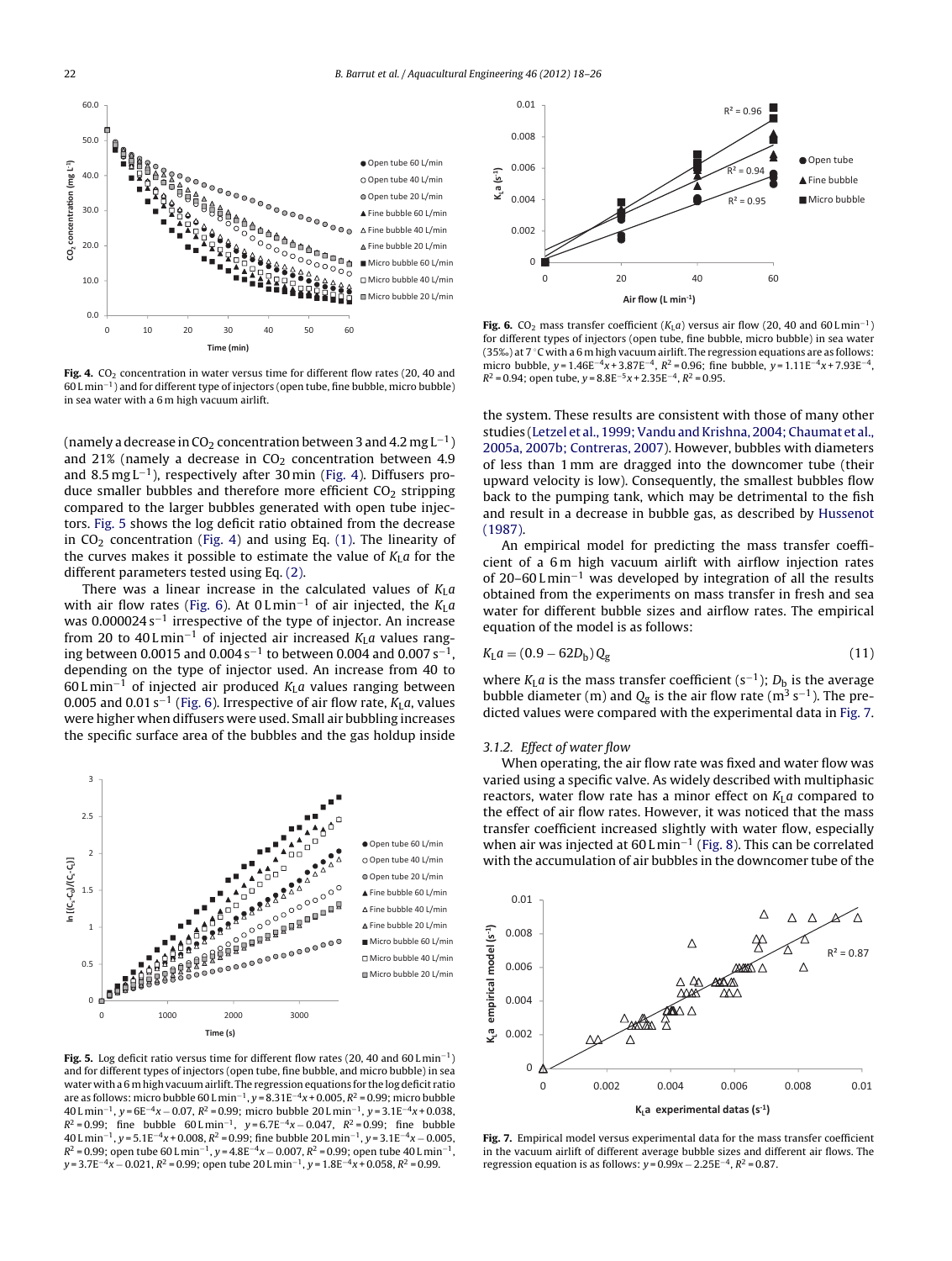<span id="page-5-0"></span>

**Fig. 8.** Relationship between the mass transfer coefficient  $K_1a$  and water flow  $(Q_w)$  for different air flows (20, 40 and 60 L min<sup>-1</sup>) in sea water with fine bubble air injection and a 6 m high vacuum vacuum airlift. The regression equations are as follows: 20 L min<sup>-1</sup>, y =  $8.3E^{-5}x - 3E^{-3}$ ,  $R^2 = 0.22$ ; 40 L min<sup>-1</sup>, y =  $1.2E^{-4}x - 5.2E^{-3}$ ,  $R^2 = 0.2$ ; 60 L min<sup>-1</sup>, y = 3.7E<sup>-4</sup>x – 4.8E<sup>-3</sup>,  $R^2 = 0.73$ .

#### **Table 3**

KLa value for different pipe lengths (2, 4 and 6 m) with an air flow of 40 L min<sup>-1</sup> and fine bubble injection in sea water.

| Pipe length (m) | Depression (bar) | $K_{I} a (s^{-1})$    |
|-----------------|------------------|-----------------------|
|                 | $-0.15$          | $0.00725 + 0.00022$   |
|                 | $-0.3$           | $0.00718 + 0.00009$   |
|                 | $-0.5$           | $0.00753 \pm 0.00013$ |

vacuum airlift with high water flow, which increases gas holdup and gas/liquid specific surface area.

#### 3.1.3. Effect of vacuum

The effect of vacuum was studied with two types of experiments. The first involved variations in vacuum airlift height (Table 3) and the second, variations in the depression value at the top of a defined 2 m high static airlift.

In the first experiment, three different vacuum airlift heights were tested, i.e. 2, 4 and 6 m. Results show that height had no effect on mass transfer coefficients (Table 3, Fig. 9): average  $K<sub>L</sub>a$  values were relatively similar and ranged from 0.0072 to 0.0075 s<sup>-1</sup>. These results were surprising because theoretically, stripping should increase when operating pressure decreases. Moreover, when vacuum and airlift height were increased, the injection depth and water flow also increased [\(Barrut](#page-8-0) et [al.,](#page-8-0) [submitted](#page-8-0) [for](#page-8-0) [publication\).](#page-8-0)



Fig. 9. CO<sub>2</sub> concentration in water versus time for different pipe lengths (2, 4 and 6 m) with a fine bubble injection and an air flow of 40 L min−<sup>1</sup> in sea water.



**Fig. 10.** Relationship between the mass transfer coefficient  $(K<sub>L</sub>a)$  and depression values (below atmospheric pressure) in sea water with an airflow of 40 L min−<sup>1</sup> and a 6 m high vacuum airlift.

An increase in injection depth should result in an increase in mass transfer efficiency [\(Jensen](#page-8-0) et [al.,](#page-8-0) [1989\)](#page-8-0) and an increase in water circulation velocity generally leads to a slight increase of the transfer coefficient by more bubbles being carried into the downcomer and by an increase in bubble residence time (Fig. 8).

In the second experiment, three depression values were tested (Fig. 10). Vacuum had a positive effect on the mass transfer coefficient for  $CO_2$  stripping, with a 16% increase of  $K<sub>L</sub>a$  due to (1) an increase in gas holdup ([Barrut](#page-8-0) et [al.,](#page-8-0) [submitted](#page-8-0) [for](#page-8-0) [publication\)](#page-8-0) and (2) a decrease in  $CO<sub>2</sub>$  solubility in water (Henry's law). Conversely, a decrease in pressure leads to an increase in the average gas bubble diameters, in accordance with the ideal gas law. Some authors recommended increasing hydraulic pressure to obtain smaller bubbles, even if an increase in bubble size leads to more turbulence and thus higher  $K_L$  values ([Letzel](#page-8-0) et [al.,](#page-8-0) [1999;](#page-8-0) [Kang](#page-8-0) et al., [1999,](#page-8-0) [2000\).](#page-8-0) However, as shown previously, the corresponding increase of  $K_L$ with water flow is insignificant (Fig. 8).

The most significant result of these experiments is the fact that the mass transfer coefficient obtained with the 2 m high vacuum airlift was the same as that obtained with a higher vacuum airlift. The explanation could be that bubbles coalesce rapidly and that the first two meters are sufficient for gas stripping to occur, with the diameters of the bubbles becoming too large beyond this height for efficient transfer. It is therefore unnecessary to increase airlift height (and vacuum) to increase mass transfer in the system.

#### 3.1.4. Effect of water salinity

Stripping velocities in fresh and sea water were similar irrespec-tive of the injector used (Fig. [11\).](#page-6-0) The differences in  $K<sub>L</sub>a$  obtained with the two types of water were not significant ( $P > 0.556$ ), when, for both water types, the differences between the types of injection were significant ( $P < 0.001$ ). [Moran](#page-8-0) [\(2010a,b\),](#page-8-0) showed that salinity had no effect on mass transfer efficiency. He suggested that this was due to the poor stripping efficiency of the airlift. This was surprising as bubble size distribution is very dependent on water salinity. In sea water, the average bubble diameter was smaller than in fresh water under the same conditions and with the same injector ([Fig.](#page-3-0) 3). Nevertheless, saturated concentrations of solutes in seawater are significantly lower than in fresh water [\(Table](#page-2-0) 2) and transfer intensity may be modified, which indirectly modifies the value of  $K<sub>L</sub> a$ . It is also important to take into account the specificity of  $CO<sub>2</sub>$  that reacts with water as free  $CO<sub>2</sub>$ . These reactions are dependent on temperature and the ionic composition of the water ([Moran,](#page-8-0) [2010a\).](#page-8-0) The differences in the ionic composition of fresh and sea water could explain why we obtained equivalent mass transfer coefficients.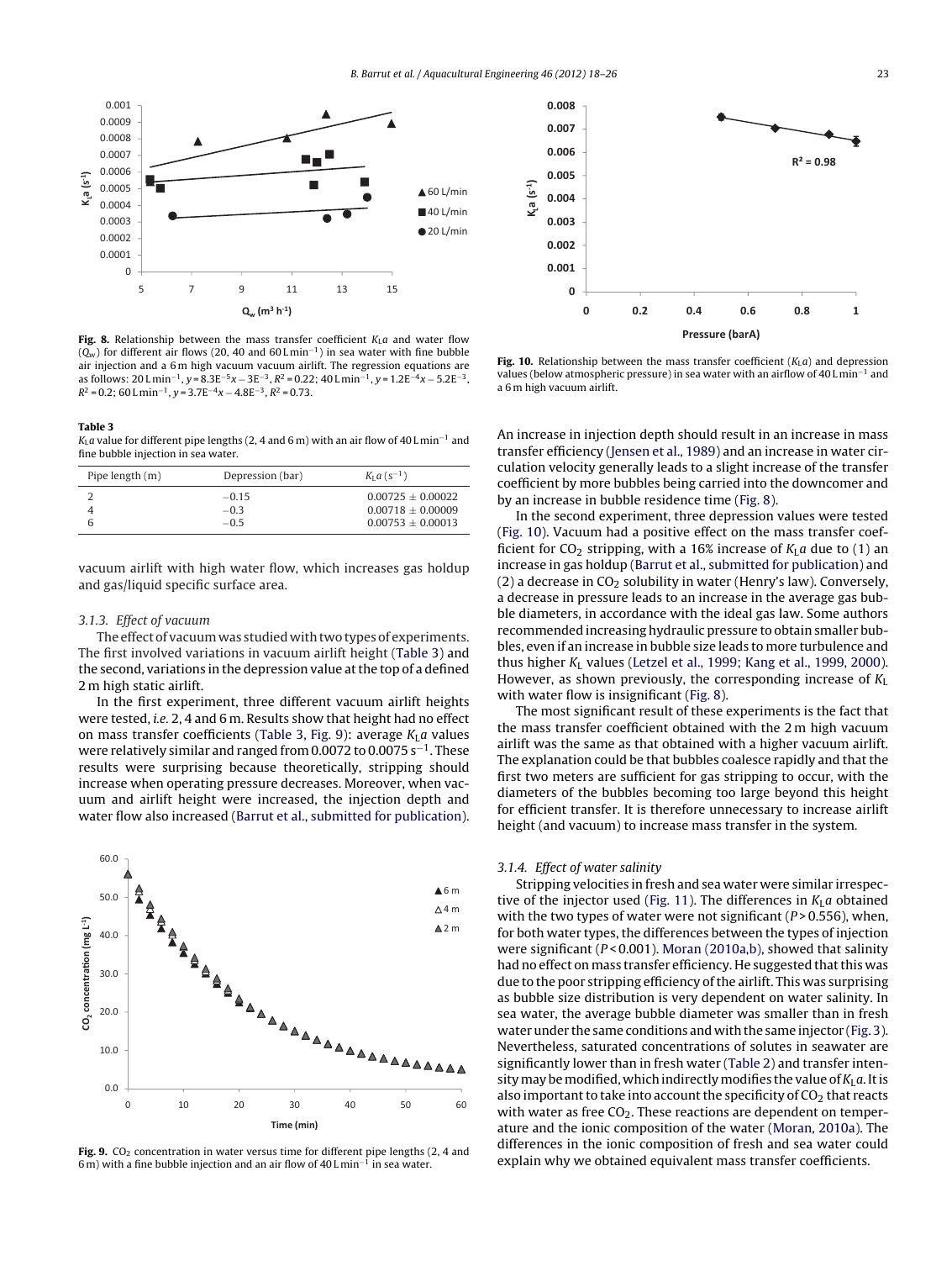<span id="page-6-0"></span>

**Fig. 11.**  $K_{\text{L}}a$  value for different types of injectors (open tube, fine bubble and micro bubble) in fresh and sea water with an air flow of 40 L min−<sup>1</sup> and a 6 m high vacuum airlift. Letters correspond to the pairwise comparison results.

#### 3.1.5. Effect of water temperature

Increases in temperature significantly improved mass transfer kinetics ( $P < 0.002$ ). Consequently, stripping velocity was higher in warm water (22 °C) than in cold water (7 °C). The average  $K_{\text{L}}a$ value is 0.0075 s<sup>-1</sup> at 22 °C whereas it is 0.0055 s<sup>-1</sup> at 7 °C (Fig. 12). When converted to a standard reference temperature of 20 ◦C using Eq. [\(4\),](#page-2-0) similar  $(K<sub>L</sub>a)<sub>20</sub>$  results of about 0.007 s<sup>-1</sup> were obtained  $(P > 0.671)$ , which confirms the single effect of temperature.

Water temperature affects mass transfer efficiency because the Henry constant and the diffusion coefficient increase with temperature. Gas solubility therefore decreases with increasing temperature (at 7 °C, the Henry constant is about 94 MPa whereas at  $20^{\circ}$ C, it is about 142 MPa).

#### 3.2. Oxygen transfer

Quantification of oxygen mass transfer was carried out either starting from oxygen-oversaturated water or starting from oxygendesaturated water. The system was considered as a batch reactor and the dissolved oxygen concentration was plotted versus time (Fig. 13a).

In both cases, an asymptotic value was reached after 30 min of operation at 80% of the saturation concentration (i.e. 7.5 mg L−<sup>1</sup> of dissolved oxygen). Under the same working conditions, the average K<sub>L</sub>a values were 0.0233 s<sup>-1</sup> for absorption and 0.0319 s<sup>-1</sup> for desorption (Table 4). The stripping kinetics for oxygen transfer are about 20% higher because of an additional stripping effect due to the partial vacuum (it was 16% with  $CO<sub>2</sub>$ ).







**Fig. 13.** O<sub>2</sub> saturation (%) versus time in absorption and desorption experiments in seawater (a) and in fresh and sea water stripping experiments (b) with an airflow of 40 L min−<sup>1</sup> and a 6 m high vacuum airlift.

The SOTR, SAE and SSE were calculated using Eqs. [\(5\),](#page-2-0) [\(7\)](#page-2-0) [and](#page-2-0) [\(8\).](#page-2-0) Results are presented in Table 4. The SOTR was  $1.74 \times 10^{-4}$  kgO<sub>2</sub> m<sup>-3</sup> s<sup>-1</sup> for absorption and  $2.32 \times 10^{-4}$  kgO<sub>2</sub> m<sup>-3</sup> s<sup>-1</sup> for desorption and both were superior to the values obtained by [Loyless](#page-8-0) [and](#page-8-0) [Malone](#page-8-0) [\(1998\),](#page-8-0) which ranged from  $3.89 \times 10^{-6}$  to  $4.72 \times 10^{-6}$  kgO<sub>2</sub> s<sup>-1</sup>. With the adapted required power for vacuum airlift, the average SAE was 1.13 kgO<sub>2</sub> kWh<sup>-1</sup> and the average SSE was 1.52 kgO<sub>2</sub> kWh<sup>-1</sup> (Table 4). The vacuum airlift shows better SSE than SAE because of the vacuum. In aquaculture, SAE ranges from 0.5 to 1.5 kgO<sub>2</sub> kW h<sup>-1</sup> under ordinary conditions when standard aeration systems such as cascade columns, diffused air systems, paddlewheels or propelleraspirator pumps are used ([Jensen](#page-8-0) et [al.,](#page-8-0) [1989;](#page-8-0) [Loyless](#page-8-0) [and](#page-8-0) [Malone,](#page-8-0) [1998\).](#page-8-0)

#### **Table 4**

Comparison of  $K_L a$ , SOTR/SCTR and SAE/SSE obtained from  $O_2$  in absorption and desorption and from  $CO<sub>2</sub>$  in desorption for fresh and sea water with the vacuum airlift (airflow of 40 L min−1, fine bubble air injection and a 6 m high vacuum airlift).

|                                    | Sea water             |                       | Fresh water           |  |
|------------------------------------|-----------------------|-----------------------|-----------------------|--|
|                                    | Absorption            | Desorption            | Desorption            |  |
| $K_1a_{20}O_2$ (s <sup>-1</sup> )  | 0.0233                | 0.0319                | 0.0301                |  |
| $K_1a_{20}CO_2$ (s <sup>-1</sup> ) |                       | 0.00721               | 0.00706               |  |
| SOTR ( $kgO2 m-3 s-1$ )            | $1.74 \times 10^{-4}$ | $2.32 \times 10^{-4}$ | $2.76 \times 10^{-4}$ |  |
| SCTR ( $kgCO2 m-3 s-1$ )           |                       | $3.03 \times 10^{-6}$ | $3.56 \times 10^{-6}$ |  |
| Power required ( $W m^{-3}$ )      | 551.5                 | 551.5                 | 551.5                 |  |
| SAE ( $kgO2$ kW h <sup>-1</sup> )  | 1.13                  | 1.52                  | 1.80                  |  |
| SSE ( $kgCO2$ kW h <sup>-1</sup> ) |                       | 0.020                 | 0.023                 |  |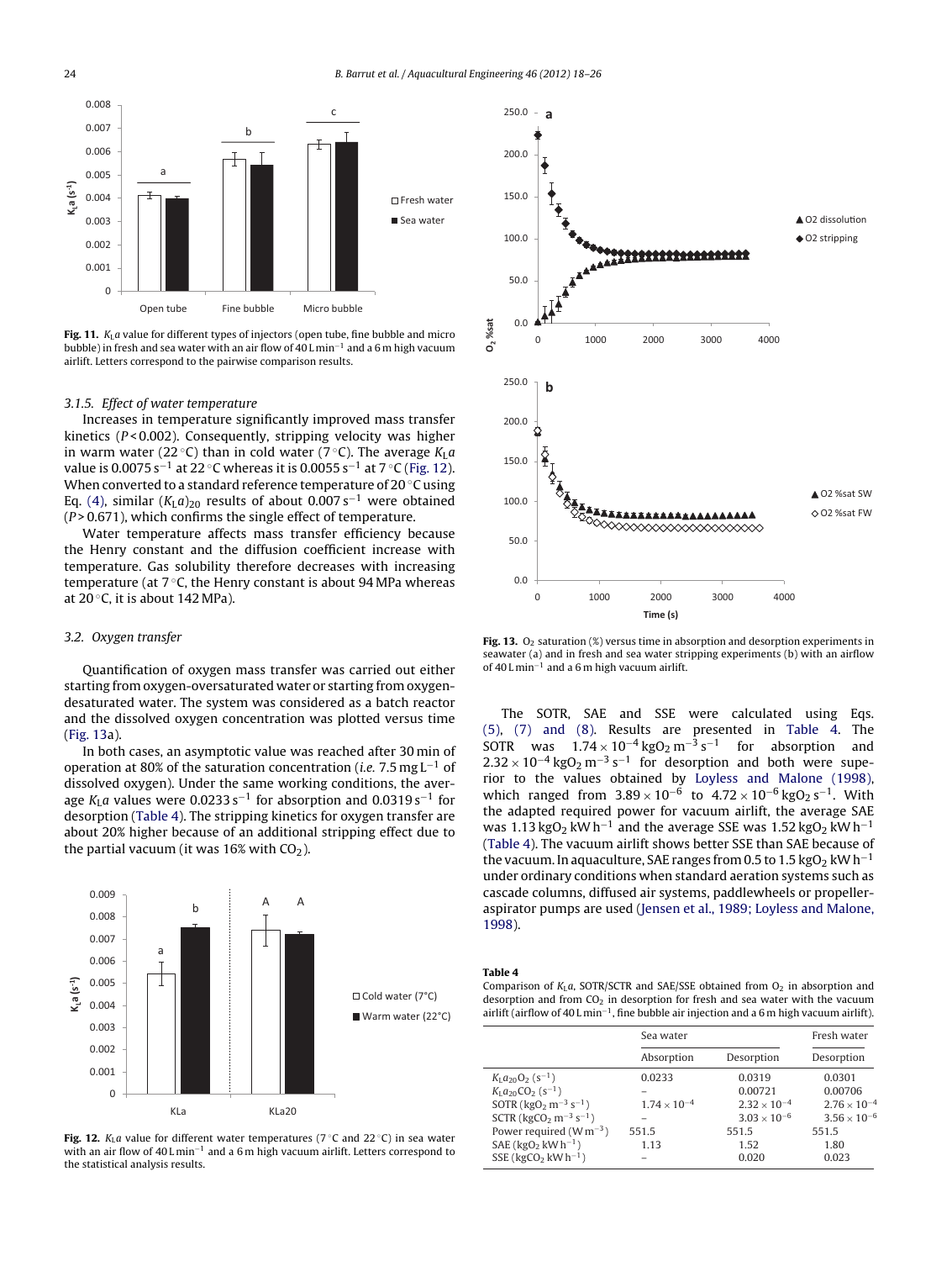Under the same working conditions,  $O<sub>2</sub>$  stripping efficiency and stripping kinetics are higher in fresh water than in sea water (Fig. [13b\)](#page-6-0). The saturation reached in fresh water is lower (66%sat) compared to that in sea water (82%sat). However,  $K<sub>L</sub>a$  values are relatively similar with an average value of 0.0319 s<sup>-1</sup> obtained for sea water and a value of 0.0301 s−<sup>1</sup> obtained for fresh water ([Table](#page-6-0) 4). The slightly higher level of final saturation in sea water can be explained by (1) the differences in saturated dissolved concentration values due to salinity [\(Table](#page-2-0) 2) and (2) the differences in gas holdup, notably when fine bubbles inside the downcomer allowed additional aeration.

#### 3.3. Comparison of  $CO<sub>2</sub>/O<sub>2</sub>$  stripping

Differences were observed between  $CO<sub>2</sub>$  and  $O<sub>2</sub>$  K<sub>L</sub>a values under the same operating conditions [\(Table](#page-6-0) 4). With oxygen,  $K_{\text{L}}a$ values were  $0.0301 s^{-1}$  and  $0.0319 s^{-1}$  for fresh and sea water, respectively, whereas with carbon dioxide, they were  $0.00706 s<sup>-1</sup>$ and 0.00721 s−1, respectively. In both cases, stripping appeared independent of salinity.

The difference in  $K<sub>L</sub>a$  values can be due to differences in  $O<sub>2</sub>$  and CO<sub>2</sub> diffusion values. In water at 20 $\degree$ C, the O<sub>2</sub> diffusion coefficient is equal to  $1.97 \times 10^{-5}$  cm<sup>2</sup> s<sup>-1</sup> and the CO<sub>2</sub> diffusion coefficient, equal to  $10^{-5}$  cm<sup>2</sup> s<sup>-1</sup>, *i.e.* less than half ([Lide,](#page-8-0) [1998\).](#page-8-0) The solubility coefficient of carbon dioxide is also forty times higher than that of oxygen [\(Lide,](#page-8-0) [1998\).](#page-8-0) Moreover, dissolved  $CO<sub>2</sub>$  reacts chemically with water, modifying water pH. These chemical reactions skew mass transfer coefficient estimations, because when  $CO<sub>2</sub>$  is stripped by the vacuum airlift, a release of  $CO<sub>2</sub>$  from hydrogen-carbonates and carbonates (HCO<sub>3</sub> and CO<sub>3</sub>) linked to an increase in pH slows down the simultaneous decrease in  $CO<sub>2</sub>$  concentrations. This means that it is easier to strip oxygen from water than carbon dioxide.

The SCTRs obtained with the vacuum airlift for  $CO<sub>2</sub>$ stripping, i.e.  $3.56 \times 10^{-6}$  kgCO<sub>2</sub> m<sup>-3</sup> s<sup>-1</sup> in fresh water and  $3.03 \times 10^{-6}$  kgCO<sub>2</sub> m<sup>-3</sup> s<sup>-1</sup> in sea water [\(Table](#page-6-0) 4), are higher than those obtained with other airlifts. [Loyless](#page-8-0) [and](#page-8-0) [Malone](#page-8-0) [\(1998\)](#page-8-0) found SCTRs ranging between  $0.1 \times 10^{-6}$  and  $0.2 \times 10^{-6}$  kgCO<sub>2</sub> m<sup>-3</sup> s<sup>-1</sup> and [Moran](#page-8-0) [\(2010b\)](#page-8-0) found SCTRs ranging between 0.03  $\times$  10<sup>-6</sup> and  $0.2 \times 10^{-6}$  kgCO<sub>2</sub> m<sup>-3</sup> s<sup>-1</sup>, with both results being dependant on lift height and obtained with the same air flow rate as that used in our study. The differences are certainly due to the larger airlift volume of the vacuum airlift, the addition of vacuum and the smaller average bubble sizes obtained with fine bubble injectors.

#### 3.4. Test in rearing conditions

In a recirculating aquaculture system, it appears that mass transfer coefficients for  $O_2$  and  $CO_2$  vary widely throughout the day, in particular when fish feed is added to the system (Fig. 14a). For O<sub>2</sub>, K<sub>L</sub>a values ranged from 0.05 s<sup>-1</sup> to 0.02 s<sup>-1</sup> according to water quality. For CO<sub>2</sub>, the values ranged from  $0.02 s^{-1}$  to  $0.01 s^{-1}$ .

Addition of fish feed changes the quality of the water because of the fat content of the feed. The presence of lipids reduces sea water surface tension and facilitates bubble coalescence [\(Guyon](#page-8-0) et [al.,](#page-8-0) [2001\),](#page-8-0) thereby decreasing gas holdup. These successive phenomena significantly decrease mass transfer coefficient  $K<sub>L</sub>a$  values. Moreover, bubble coalescence increases water circulation velocity in the vacuum airlift, which leads to lower instantaneous residence time [\(Barrut](#page-8-0) et [al.,](#page-8-0) [submitted](#page-8-0) [for](#page-8-0) [publication\).](#page-8-0) Gas/liquid exchanges are thus reduced and the  $O_2$  and  $CO_2$  inlet/outlet concentration differential was found to decrease from around 2 to  $0.5 \text{ mg L}^{-1}$ (Fig. 14b).



**Fig. 14.** Mass transfer coefficients ( $K<sub>L</sub>aO<sub>2</sub>$  and  $K<sub>L</sub>aCO<sub>2</sub>$ ) (a) and gas differential concentrations ( $O_2$  and  $CO_2$ ) and residence time (b) versus day time after feeding in a rearing tank (feeding started at Hour 0 and lasted for 4 h, the airflow rate was 80 L min<sup>-1</sup> with fine bubble air injection in rearing sea water and with a 6 m high vacuum airlift).

#### **4. Conclusion**

Mass transfer with vacuum airlifts is not sensitive to salinity but increases significantly with airflow, temperature and average bubble size reduction. Vacuum, pipe length and water flow have little effect on mass transfer efficiency. The effects of bubble size and air flow on the mass transfer coefficient  $(K<sub>L</sub>a)$  for CO<sub>2</sub> were summarized using an empirical equation that allowed  $CO<sub>2</sub>$  mass transfer to be predicted accurately. Stripping efficiency is higher with  $O<sub>2</sub>$  than with CO<sub>2</sub> under the same working conditions due to differences in diffusivity and solubility coefficients and because of chemical reactions between  $CO<sub>2</sub>$  and water that impact pH. The SAE values obtained with the vacuum airlift are close to those obtained with other air diffusion systems. SSE is always higher than SAE due to vacuum. In RAS, the addition of feed has a negative effect on  $K<sub>L</sub>a$ . After feeding, the retention time in the vacuum airlift decreases and mass transfer efficiency is reduced. Finally, the SCTR and SOTR results obtained in fresh and sea water make the vacuum airlift a promising tool for  $CO<sub>2</sub>$  stripping and  $O<sub>2</sub>$  aeration in RAS. However, additional work is required to accurately predict mass transfer in the vacuum airlift and to adapt its geometry to various RAS rearing conditions.

#### **Acknowledgements**

We would like to thank Pierre Bosc from ARDA and the Réunion Region as well as the French National Association for Research and Technology (ANRT) for their financial support for this project. This study was made possible thanks to the cooperation of François René (IFREMER). We also wish to thank Julien Jacquety from COLDEP® for all his assistance and hard work, and for kindly providing the vacuum airlift.